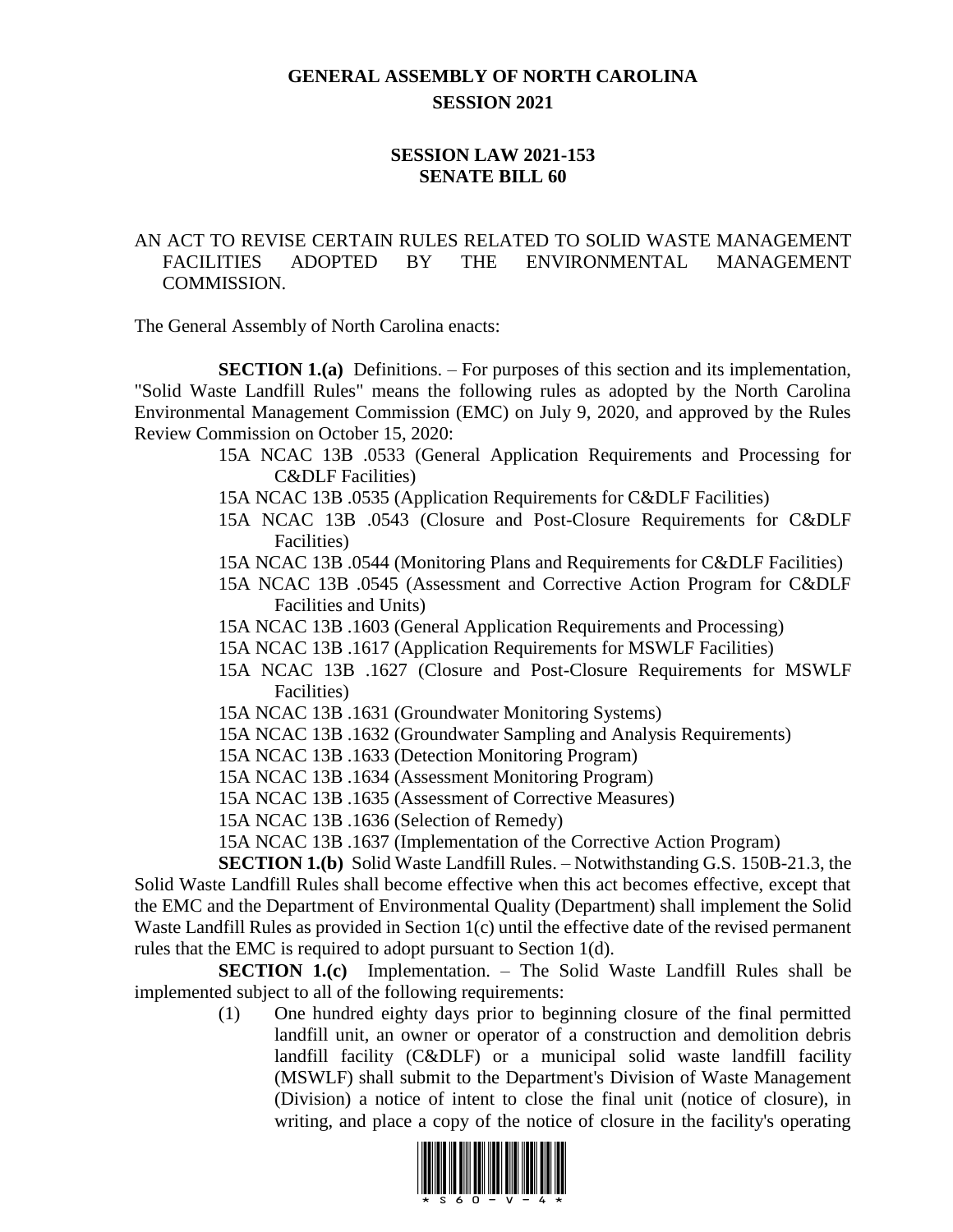record. The notice of closure shall include the anticipated date that the facility will cease waste acceptance and a statement identifying the plans that were incorporated into the permit that the owner or operator will comply with during the closure and post-closure care period. The notice of closure shall include the dates that the plans were incorporated into the facility's permit and the file identification numbers that were assigned by the Division to the files containing these plans. If the owner or operator determines that updates or revisions to the plans are necessary, the owner or operator shall submit any changes to the plans to the Division as a permit modification.

- (2) An owner and operator of a C&DLF or MSWLF shall not be required to submit a permit application for the Division to issue a permit for closure and post-closure care of a landfill. The Division shall issue a permit for closure and post-closure care that incorporates the plans identified in the notice of closure submitted pursuant to subdivision (1) of this subsection. Owners or operators that closed all waste disposal units at the landfill prior to the date this bill becomes law shall not be required to submit a notice of closure pursuant to subdivision (1) of this subsection. If a closure and post-closure care permit has not already been issued for these facilities prior to the date this bill becomes law, the Division shall issue a permit for closure and post-closure care that incorporates the plans for closure and post-closure care that were included in the most recent permit to operate issued for the facility.
- (3) An application for an amendment to a permit for a C&DLF or MSWLF submitted solely for a change in ownership or corporate structure shall include all of the following information:
	- a. A description of the proposed ownership change including affected facilities and associated permit numbers, the schedule for the proposed change in ownership or corporate structure, and contact name and information for the proposed or new owner or operator.
	- b. Any changes to the facility name, property owner, facility operator, or billing contact names and contact information.
	- c. If the property owner has changed or will change as a part of the change to ownership or corporate structure, a copy of the recorded property deed for the new property owner.
	- d. For an applicant that is not a federal, State, or local government, an organization chart showing the ownership structure of the proposed or new owner or operator, which shall be a business entity registered with the North Carolina Secretary of State.
	- e. An environmental compliance history for the applicant in accordance with G.S. 130A-295.3(b).
	- f. Any documentation that the Division may request in order to determine compliance with requirements for financial responsibility that must be established by the proposed or new owner or operator pursuant to G.S. 130A-295.2 and Section .1800 of Subchapter B of Chapter 13 of Title 15A of the North Carolina Administrative Code, including an executed financial assurance mechanism for, by, or from the proposed or new owner or operator.
	- g. Any updates to the cost estimates required to be submitted in accordance with Section .1800 of Subchapter B of Chapter 13 of Title 15A of the North Carolina Administrative Code.
	- h. Any potential modifications to be made by the proposed or new owner or operator to the plans incorporated into the facility's permit, or any